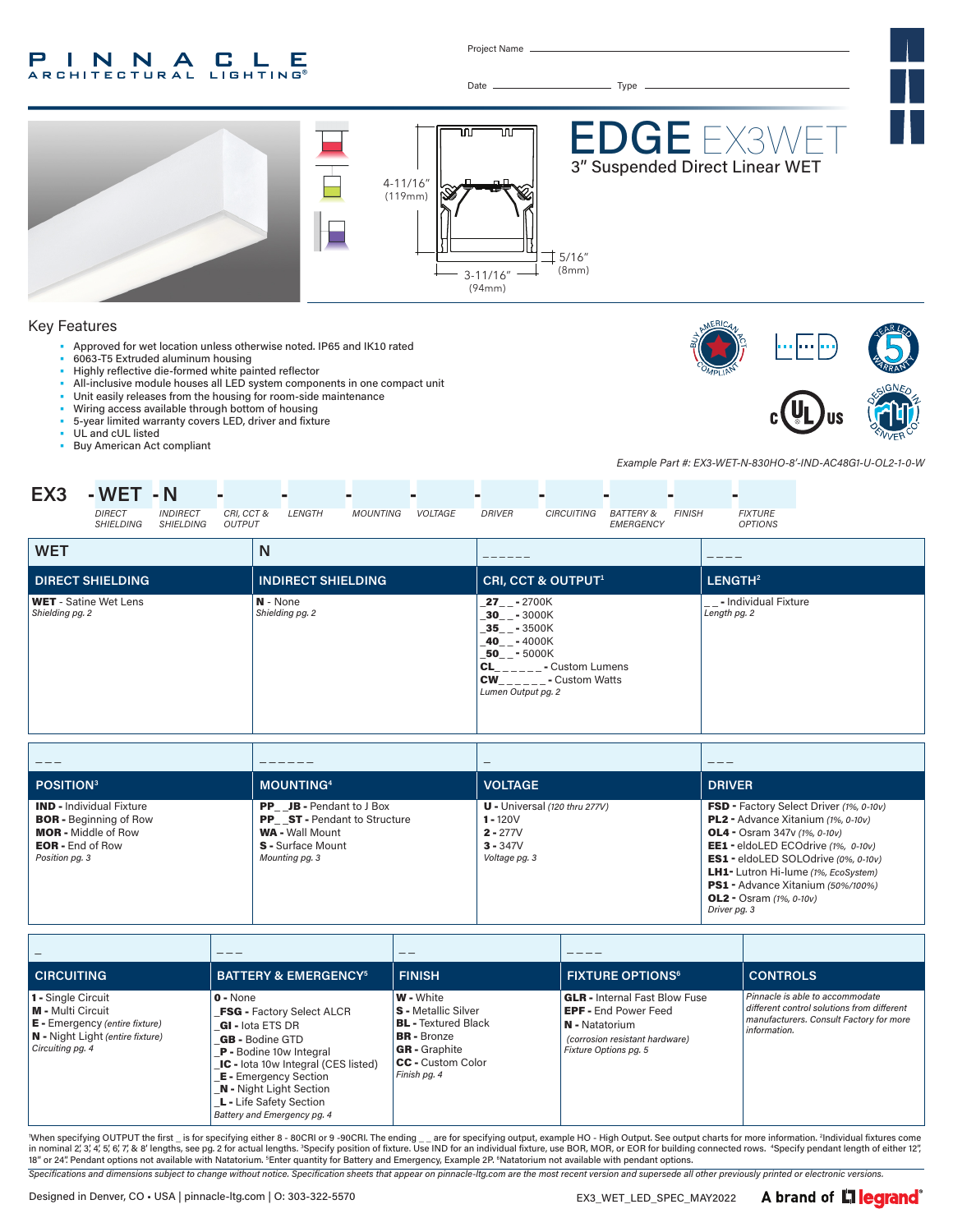#### **INNACLE** P

# EDGE EX3 Suspended Linear WET

# $\frac{1}{\sqrt{2}}$

### Direct Shielding **Indirect Shielding Indirect Shielding**

WET w**∟.**<br>Satine Wet Lens EDGE 3



| None |  |
|------|--|

**Output** 

• Specify either 80 or 90 CRI

• Longer lead-time may apply for 90 CRI. Consult factory

• 80 CRI = R9≥19 and 90 CRI = R9≥61

|               | <b>Custom Output-Lumens OR Wattage</b> |          |                                                     |                                                           |      |                                                                                            |
|---------------|----------------------------------------|----------|-----------------------------------------------------|-----------------------------------------------------------|------|--------------------------------------------------------------------------------------------|
| CL            |                                        |          | Specify CRI, CCT and desired lumens (i.e. CL835500) |                                                           |      | Specify lumens between standard offering listed below. Lumens are specified per color temp |
| <b>CW</b>     |                                        |          | Specify CRI, CCT and desired wattage (i.e. CW9407)  |                                                           |      | Specify watts between standard offering listed below                                       |
| <b>80 CRI</b> |                                        |          |                                                     |                                                           |      |                                                                                            |
|               | Color                                  | Output   | <b>Watts</b><br>per foot                            | Shielding<br><b>WET</b><br><b>Satine Wet</b><br>Lumens/ft | LPW  |                                                                                            |
| 830           | 3000K                                  | Standard | 4.7                                                 | 436                                                       | 92.8 |                                                                                            |
| <b>830HO</b>  | 3000K                                  | High     | 8.7                                                 | 788                                                       | 91.1 |                                                                                            |
| 835           | 3500K                                  | Standard | 4.7                                                 | 445                                                       | 94.7 |                                                                                            |
| 835HO         | 3500K                                  | High     | 8.7                                                 | 804                                                       | 92.9 |                                                                                            |
| 840           | 4000K                                  | Standard | 4.7                                                 | 457                                                       | 97.2 |                                                                                            |
| <b>840HO</b>  | 4000K                                  | High     | 8.7                                                 | 827                                                       | 95.6 |                                                                                            |
| 850           | 5000K                                  | Standard | 4.7                                                 | 456                                                       | 97.0 |                                                                                            |
| <b>850HO</b>  | 5000K                                  | High     | 8.7                                                 | 825                                                       | 95.4 |                                                                                            |
| <b>90 CRI</b> |                                        |          |                                                     |                                                           |      |                                                                                            |
| 927           | 2700K                                  | Standard | 4.7                                                 | 344                                                       | 73.2 |                                                                                            |
| <b>927HO</b>  | 2700K                                  | High     | 8.7                                                 | 623                                                       | 72.0 |                                                                                            |
| 930           | 3000K                                  | Standard | 4.7                                                 | 370                                                       | 78.7 |                                                                                            |
| <b>930HO</b>  | 3000K                                  | High     | 8.7                                                 | 668                                                       | 77.2 |                                                                                            |
| 935           | 3500K                                  | Standard | 4.7                                                 | 391                                                       | 83.2 |                                                                                            |
| 935HO         | 3500K                                  | High     | 8.7                                                 | 706                                                       | 81.6 |                                                                                            |
| 940           | 4000K                                  | Standard | 4.7                                                 | 391                                                       | 83.2 |                                                                                            |
| <b>940HO</b>  | 4000K                                  | High     | 8.7                                                 | 706                                                       | 81.6 |                                                                                            |
|               |                                        |          |                                                     |                                                           |      |                                                                                            |

#### Length

| $\mathbf{2}$              | $\mathbf{3}$              | 4                         | 5                         | 6                         |                           | 8                         |
|---------------------------|---------------------------|---------------------------|---------------------------|---------------------------|---------------------------|---------------------------|
| <b>Individual Fixture</b> | <b>Individual Fixture</b> | <b>Individual Fixture</b> | <b>Individual Fixture</b> | <b>Individual Fixture</b> | <b>Individual Fixture</b> | <b>Individual Fixture</b> |
| 27-1/8" (689mm)           |                           |                           |                           |                           |                           |                           |
|                           | 39" (991mm)               |                           |                           |                           |                           |                           |
|                           |                           | 50-3/4" (1289mm)          |                           |                           |                           |                           |
|                           |                           |                           | $62 - 5/8''$ (1591mm)     |                           |                           |                           |
|                           |                           |                           |                           | 74-5/8" (1895mm)          |                           |                           |
|                           |                           |                           |                           |                           | 86-1/2" (2197mm)          |                           |
|                           |                           |                           |                           |                           |                           | 98-3/8" (2499mm)          |

*Specifications and dimensions subject to change without notice. Specification sheets that appear on pinnacle-ltg.com are the most recent version and supersede all other previously printed or electronic versions.* EX3\_WET\_LED\_SPEC\_MAY2022 Designed in Denver, CO • USA | pinnacle-ltg.com | O: 303-322-5570 F: 303-322-5568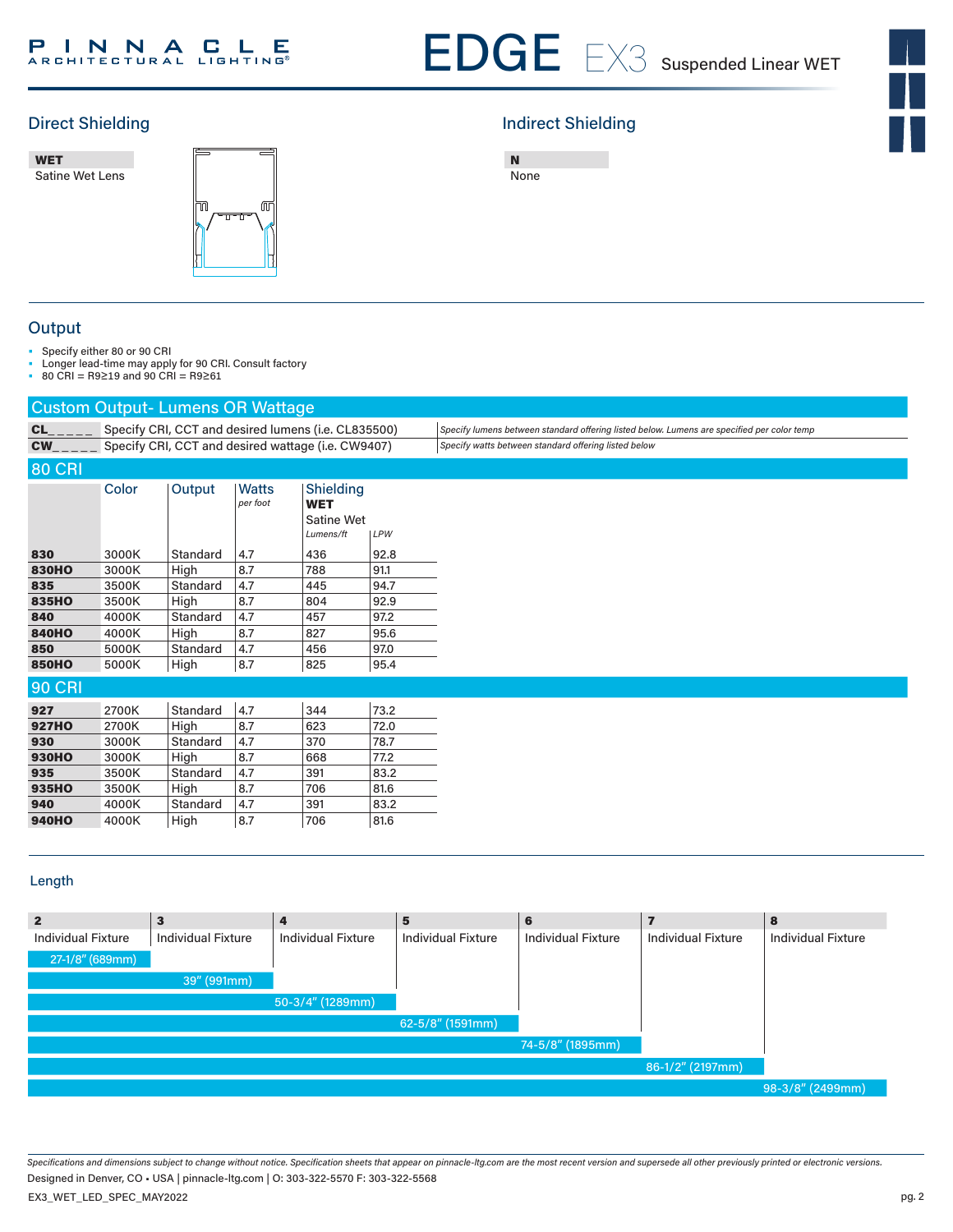#### Position

- When making rows with EDGE Wet, the rows must be ordered as individual units with a position specified
- Positions can either be "BOR" Beginning of Row, "MOR" Middle of Row, or "EOR" End of Row
- The connection between fixtures is less than 1/8"
- For single, non-connected units, specify as "IND" for individual

| <b>IND</b>                | <b>BOR</b>       | <b>MOR</b>    | <b>EOR</b> |
|---------------------------|------------------|---------------|------------|
| <b>Individual Fixture</b> | Beginning of Row | Middle of Row | End of Row |

#### **Mounting**

- 1/2" diameter rigid stem pendant and wall mount available
- Specify overall pendant length of 12", 18" or 24"
- Specify pendant length in ordering code (PP12JB)
- Utilize Surface Mount for in-wall application. Building surface waterproofing by others
- End trims and power cord attached at factory
- Canopies and pendants match fixture finish, see Finish section for additional details
- Approved for wet location unless otherwise noted • Refer to installation instructions during installation at the jobsite
- Fixtures may only be installed with the direct lens facing down. For an in-wall application with the lens facing outward, please see the EDGE Wet Recessed Spec Sheet

| <b>PP</b><br>JB      | Pendant Pipe to J-Box            |
|----------------------|----------------------------------|
| $PP$ <sub>_</sub> ST | <b>Pendant Pipe to Structure</b> |
| <b>WA</b>            | <b>Wall Mount</b>                |
|                      | Surface                          |



#### Voltage Driver

Some EDGE Wet configurations will not accommodate all voltage options; consult with factory

| U              | Universal | consult with factory |     |
|----------------|-----------|----------------------|-----|
|                | 120 volt  | 0-10V Drivers        |     |
| $\overline{2}$ | 277 volt  | <b>FSD</b>           | Fac |
| $\mathbf{3}$   | 347 volt  | PI <sub>2</sub>      | Sin |

- Standard Driver Option = FSD
- Driver Lifetime: 50,000 hours at 25°C ambient operating conditions
- For more driver options see Pinnacle Resource Guide Some EDGE Wet configurations will not accommodate all driver options;

| 0-10V Drivers            |                                                           |
|--------------------------|-----------------------------------------------------------|
| <b>FSD</b>               | Factory Select Driver 1%, 0-10v                           |
| PL <sub>2</sub>          | Signify Advance Xitanium 1%, 0-10v                        |
| PL <sub>4</sub>          | Advance Xitanium 347v 1%, 0-10v, requires 347v            |
| OL <sub>2</sub>          | Osram Optotronic, 1%, 0-10v                               |
| OL <sub>4</sub>          | Osram Optotronic 347v, 1% 0-10v, requires 347v option     |
| EE1                      | eldoLED ECOdrive 1%, 0-10y Logarithmic                    |
| EE <sub>2</sub>          | eldoLED ECOdrive 1%, 0-10v Linear                         |
| ES1                      | eldoLED SOLOdrive 0-10v, 0% Logarithmic                   |
| ES <sub>2</sub>          | eldoLED SOLOdrive 0-10v, 0% Linear                        |
| <b>DALI Drivers</b>      |                                                           |
| EE <sub>3</sub>          | eldoLED SOLOdrive .1%, DALI (logarithmic)                 |
| EE4                      | eldoLED SOLOdrive .1%, DALI (linear)                      |
| OD <sub>1</sub>          | Osram Optotronic 1%, DEXAL                                |
| OD <sub>2</sub>          | Osram Optotronic 1%, DALI 2 Channel                       |
| <b>Lutron Drivers</b>    |                                                           |
| LH1                      | Lutron Hi-lume Soft-on, Fade-to-black 1%, EcoSystem, LDE1 |
| LH <sub>4</sub>          | Lutron Hi-Lume 1%, 2-wire, Lutron-LTEA2W, 120v only       |
| <b>Alternate Drivers</b> |                                                           |
| PS <sub>1</sub>          | Signify Advance Xitanium Step Dimming 50%/100%            |
| EH <sub>1</sub>          | ELV 120v only, 0-10v universal                            |
| OD1                      | Osram Optotronic 1%, DEXAL                                |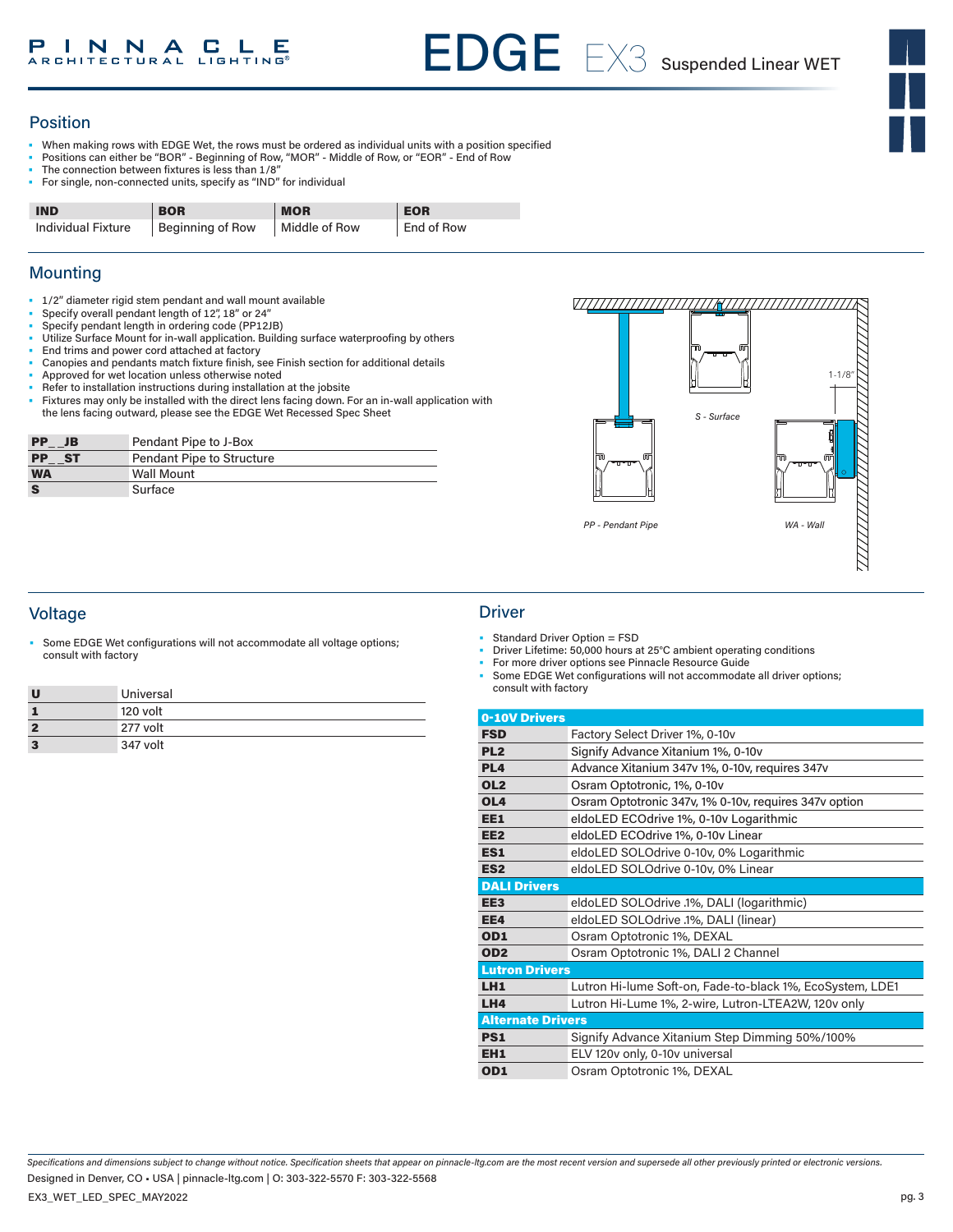#### How to specify Circuiting, Battery and Emergency



Select fixture circuiting from options below

Some EDGE Wet configurations will not accommodate all circuiting options, consult with factory

#### **Circuiting**

|   | Single Circuit                |
|---|-------------------------------|
| M | Multi Circuit                 |
|   | <b>Emergency Circuit only</b> |
| N | Night Light Circuit only      |



**3** • Battery and emergency section options are available in addition to fixture circuit<br>
• Select battery and emergency section options below; factory shop drawing requ

- Select battery and emergency section options below; factory shop drawing required
- Some EDGE Wet configurations will not accommodate all circuiting options, consult with factory

#### **Battery and/or Emergency** *If Required*



0 No battery or specific emergency section required

#### **Battery**

- Select battery section type if required, indicate total QTY*. Example 2P*
- 90 minute battery runtime; test button is integral to fixture
- No battery option available for 2' lengths

| Entire direct fixture housing is on battery for lengths up to 5' |  |
|------------------------------------------------------------------|--|

- Half of direct fixture is on battery for 6', 7' or 8' housing lengths
- For more battery options available, see Pinnacle Resource Guide

**0** No Battery **ILL IDTE IOTAL IOU INTEGRAL Lithium, Self Testing IRH Iota 20w Remote PLL** Bodine 10w Integral Lithium, Self Testing PRH Bodine 20w Remote

For Approximate Battery Lumen Output • Multiply battery wattage X fixture LPW shown on Lumen Table  $\cdot$  92.3 (LPW) x 10 (watts) = 923 battery lumen output

#### Emergency

- Select emergency section type if required, indicate total QTY. *Example 1E*
- Combine battery and emergency section ordering codes if both options

Combination Section Ordering Examples

are selected

| <b>FSG</b>       | Factory Select ALCR, Automatic Load Control Relay |
|------------------|---------------------------------------------------|
| GI               | lota ETS DR, Emergency Lighting Control Device    |
| <b>GB</b>        | Bodine GTD, Emergency Lighting Control Device     |
|                  | <b>Emergency circuit section</b>                  |
| $\blacksquare$ N | Night Light circuit section                       |
|                  | Life Safety circuit section NO THROUGH WIRE       |
|                  |                                                   |

| <b>Battery OR Emergency Ordering Examples</b> |                     |  |
|-----------------------------------------------|---------------------|--|
| • Single circuit, 10w Integral Battery        | Ordering Code: 1-1P |  |
| • Emergency only, 10w Integral Battery        | Ordering Code: E-1P |  |
| · Single circuit, GTD required                | Ordering Code: 1-1G |  |
|                                               |                     |  |

#### Finish

- Standard powder-coat textured white, metallic silver, textured black, graphite or bronze painted finish; consult factory for chip of standard paint finishes
- Selecting a fixture finish other than white may impact lumen output; consult factory for more information

• Single circuit, (1) 10w battery, (1) emergency section Ordering Code: 1-1P1E • Multi circuit, (2) 10w battery, (2) emergency sections Ordering Code: M-2P2E • Single circuit, (1) night light section **Ordering Code: 1-1N** 

| W                                 | White (white pendant & canopy)              |
|-----------------------------------|---------------------------------------------|
|                                   | Metallic Silver (silver pendant & canopy)   |
| <b>BL</b>                         | Textured Black (black pendant & canopy)     |
| <b>BR</b>                         | <b>Bronze</b> (bronze pendant & canopy)     |
| <b>GR</b>                         | Graphite (graphite pendant & canopy)        |
| $\overline{\mathbf{c}\mathbf{c}}$ | Custom Color (color match pendant & canopy) |

*Specifications and dimensions subject to change without notice. Specification sheets that appear on pinnacle-ltg.com are the most recent version and supersede all other previously printed or electronic versions.* EX3\_WET\_LED\_SPEC\_MAY2022 Designed in Denver, CO • USA | pinnacle-ltg.com | O: 303-322-5570 F: 303-322-5568

pg. 4